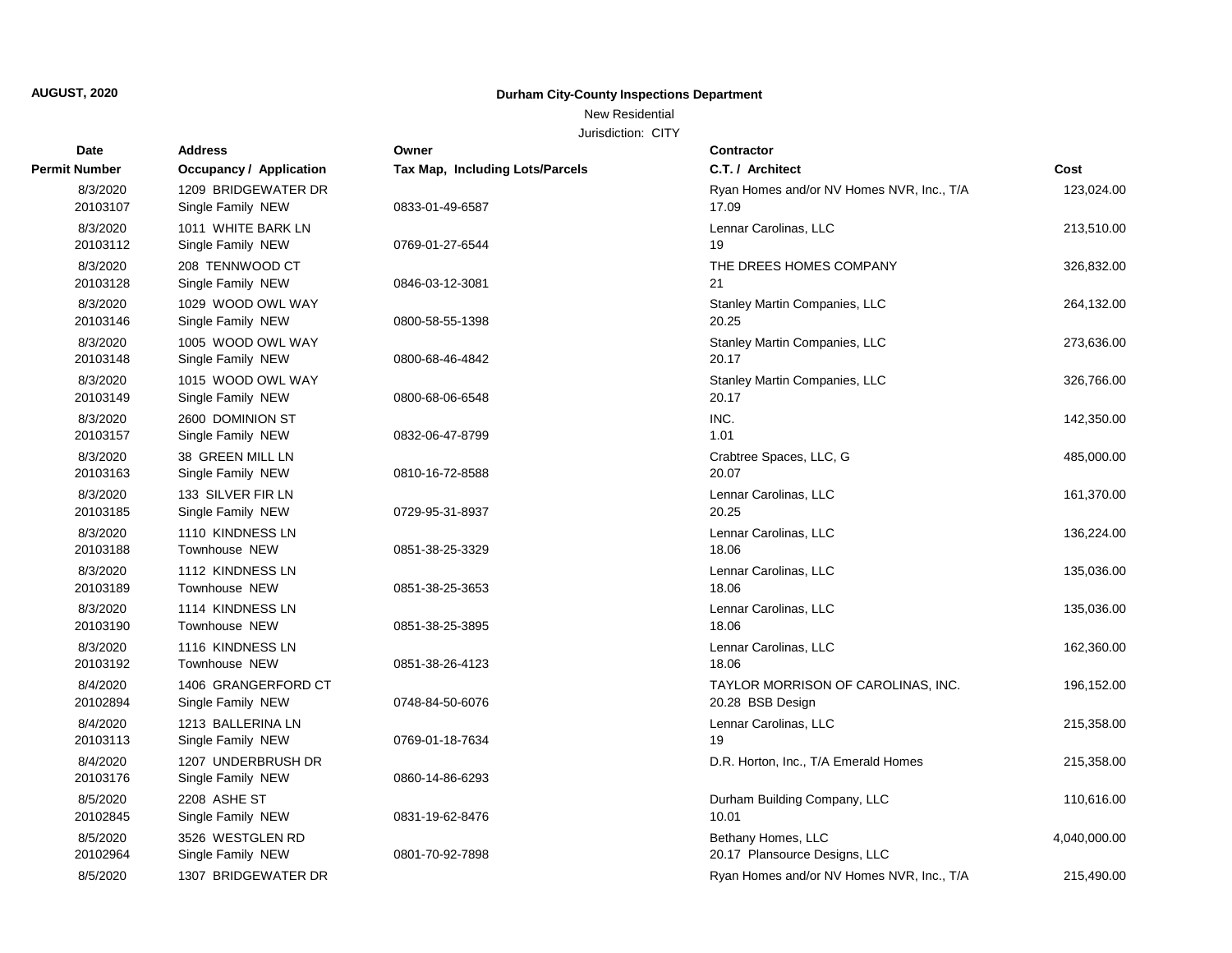New Residential

| Date                 | <b>Address</b>                           | Owner                           | Contractor                                                           |              |
|----------------------|------------------------------------------|---------------------------------|----------------------------------------------------------------------|--------------|
| <b>Permit Number</b> | <b>Occupancy / Application</b>           | Tax Map, Including Lots/Parcels | C.T. / Architect                                                     | Cost         |
| 20103109             | Single Family NEW                        | 0833-01-49-7246                 | 17.09                                                                |              |
| 8/5/2020<br>20103110 | 1309 BRIDGEWATER DR<br>Single Family NEW | 0833-01-49-7149                 | Ryan Homes and/or NV Homes NVR, Inc., T/A<br>17.09                   | 158,400.00   |
| 8/5/2020<br>20103207 | 1417 BRIDGEWATER DR<br>Single Family NEW | 0833-01-48-6720                 | Ryan Homes and/or NV Homes NVR, Inc., T/A<br>17.09                   | 189,816.00   |
| 8/5/2020<br>20103214 | 1113 CRESTED JAY DR<br>Single Family NEW | 0800-58-88-1971                 | Stanley Martin Companies, LLC<br>20.17 Stanley Martin Companies, LLC | 216,348.00   |
| 8/6/2020<br>20103177 | 1007 UNDERBRUSH DR<br>Single Family NEW  | 0860-14-57-6674                 | D.R. Horton, Inc., T/A Emerald Homes                                 | 163,020.00   |
| 8/6/2020<br>20103202 | 1024 PLATH DR<br>Single Family NEW       | 0748-93-91-3817                 | TAYLOR MORRISON OF CAROLINAS, INC.<br>20.14                          | 173,052.00   |
| 8/6/2020<br>20103274 | 1310 MORRISON DR<br>Single Family NEW    | 0758-03-24-7240                 | TAYLOR MORRISON OF CAROLINAS, INC.<br>20.28                          | 132,528.00   |
| 8/6/2020<br>20103292 | 1112 SWEET CREAM CT<br>Single Family NEW | 0851-28-93-5625                 | Lennar Carolinas, LLC<br>18.06                                       | 158,664.00   |
| 8/6/2020<br>20103293 | 1113 SWEET CREAM CT<br>Single Family NEW | 0851-28-73-6986                 | Lennar Carolinas, LLC<br>18.06                                       | 161,370.00   |
| 8/6/2020<br>20103294 | 1114 SWEET CREAM CT<br>Single Family NEW | 0851-28-94-4097                 | Lennar Carolinas, LLC<br>18.06                                       | 161,370.00   |
| 8/7/2020<br>18104516 | 5810 FAULKNER ST<br>Residential (2) NEW  | 0747-24-67-6490                 | WP East Builders NC, L.L.C<br>20.28 Lord Aeck Sargent                | 7,827,019.00 |
| 8/7/2020<br>18104517 | 320 KEATING ST<br>Residential (2) NEW    | 0747-24-67-6490                 | WP East Builders NC, L.L.C<br>20.28 Lord Aeck Sargent                | 5,159,927.00 |
| 8/7/2020<br>18104518 | 310 KEATING ST<br>Residential (2) NEW    | 0747-24-67-6490                 | WP East Builders NC, L.L.C<br>20.28 Lord Aeck Sargent                | 5,159,927.00 |
| 8/7/2020<br>18104625 | 415 KEATING ST<br>Residential (2) NEW    | 0747-24-67-6490                 | WP East Builders NC, L.L.C<br>20.28 Lord Aeck Sargent                | 6,803,991.00 |
| 8/7/2020<br>18104630 | 4715 CORBETT ST<br>Residential (2) NEW   | 0747-24-67-6490                 | WP East Builders NC, L.L.C<br>20.28 Lord Aeck Sargent                | 7,565,581.00 |
| 8/7/2020<br>20103225 | 132 LAUREL AVE<br>Single Family NEW      | 0831-13-24-2181                 | HABITAT FOR HUMANITY OF DURHAM INC.<br>11                            | 111,540.00   |
| 8/7/2020<br>18104627 | 425 KEATING ST<br>Residential (2) NEW    | 0747-24-67-6490                 | WP East Builders NC, L.L.C<br>20.28 Lord Aeck Sargent                | 6,803,991.00 |
| 8/7/2020<br>18104629 | 410 KEATING ST<br>Residential (2) NEW    | 0747-24-67-6490                 | WP East Builders NC, L.L.C<br>20.28 Lord Aeck Sargent                | 7,019,383.00 |
| 8/7/2020<br>20103318 | 1108 BENT WILLOW DR<br>Single Family NEW | 0833-01-49-2904                 | Ryan Homes and/or NV Homes NVR, Inc., T/A<br>17.09                   | 121,440.00   |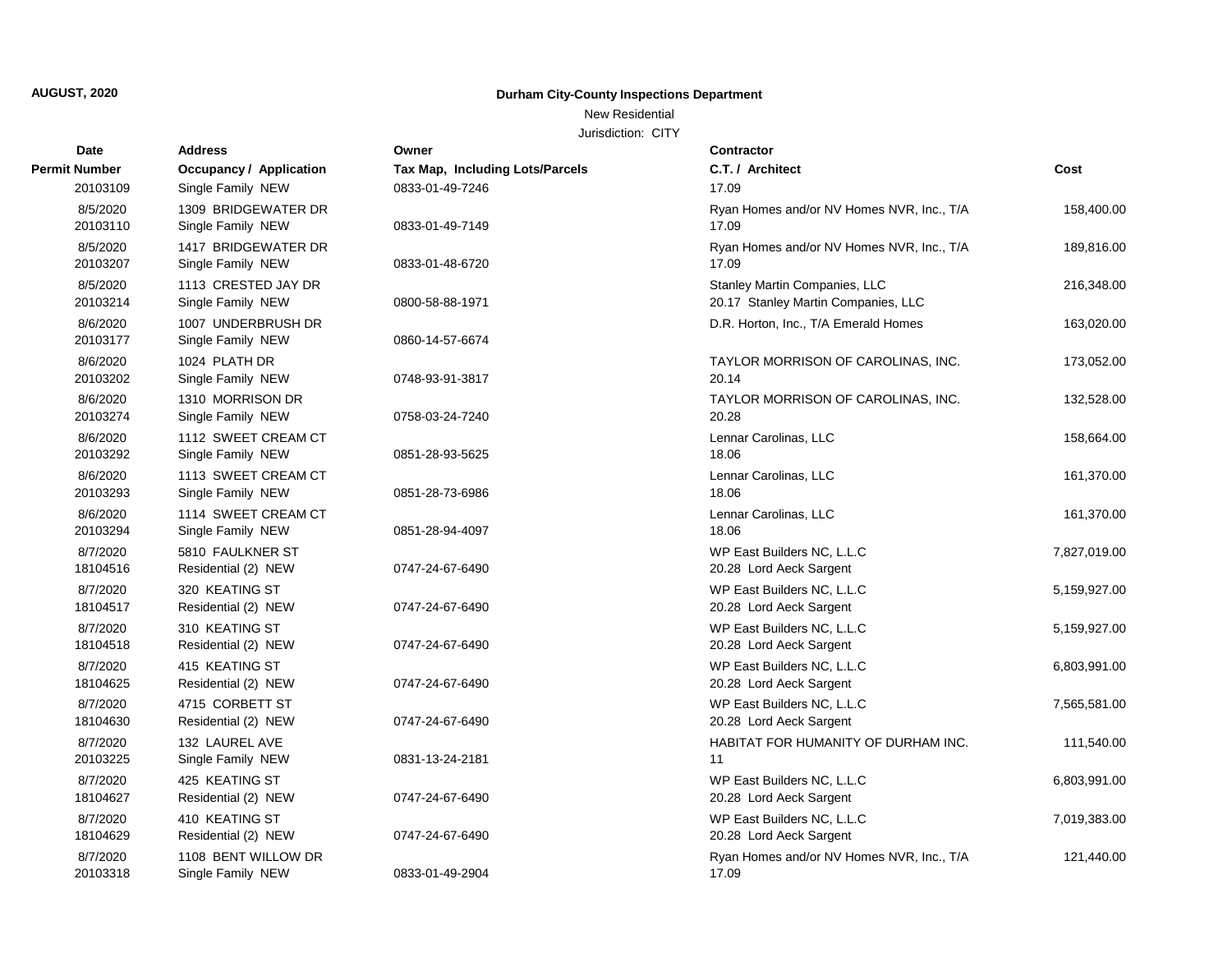New Residential

| Date                  | <b>Address</b>                    | Owner                           | <b>Contractor</b>                            |            |
|-----------------------|-----------------------------------|---------------------------------|----------------------------------------------|------------|
| <b>Permit Number</b>  | Occupancy / Application           | Tax Map, Including Lots/Parcels | C.T. / Architect                             | Cost       |
| 8/10/2020             | 216 N BRIGGS AVE                  |                                 | <b>CHASE BUILDING COMPANY</b>                | 108,702.00 |
| 20102853              | Single Family NEW                 | 0831-15-74-0488                 | 10.01                                        |            |
| 8/10/2020             | 4420 SUNNY CT                     |                                 | CQC Home - Custom Quality Carpentry LLC, T/A | 25,936.34  |
| 20103300              | Single Family NEW                 | 0803-02-85-5273                 | 17.07                                        |            |
| 8/10/2020             | 116 LAUREL AVE                    |                                 | HABITAT FOR HUMANITY OF DURHAM INC.          | 92,730.00  |
| 20103320              | Single Family NEW                 | 0831-14-24-6277                 | 11                                           |            |
| 8/10/2020             | 117 LAUREL AVE                    |                                 | HABITAT FOR HUMANITY OF DURHAM INC.          | 97,680.00  |
| 20103321              | Single Family NEW                 | 0831-14-24-7104                 | 11                                           |            |
| 8/12/2020             | 1359 SCHOLAR DR                   |                                 | Ryan Builders-North Carolina, LLC, Dan       | 122,430.00 |
| 20103343              | Townhouse NEW                     | 0830-83-14-2910                 | 20.14 GMD DESIGN GROUP                       |            |
| 8/12/2020             | 1361 SCHOLAR DR                   |                                 | Ryan Builders-North Carolina, LLC, Dan       | 121,440.00 |
| 20103344              | Townhouse NEW                     | 0830-83-14-4920                 | 20.14 GMD DESIGN GROUP                       |            |
| 8/12/2020             | 1363 SCHOLAR DR                   |                                 | Ryan Builders-North Carolina, LLC, Dan       | 119,460.00 |
| 20103345              | <b>Townhouse NEW</b>              | 0830-83-14-6920                 | 20.14 GMD DESIGN GROUP                       |            |
| 8/12/2020             | 1365 SCHOLAR DR                   |                                 | Ryan Builders-North Carolina, LLC, Dan       | 119,460.00 |
| 20103346              | Townhouse NEW                     | 0830-83-14-8920                 | 20.14 GMD DESIGN GROUP                       |            |
| 8/12/2020             | 1367 SCHOLAR DR                   |                                 | Ryan Builders-North Carolina, LLC, Dan       | 121,440.00 |
| 20103347              | Townhouse NEW                     | 0830-83-24-0970                 | 20.14 GMD DESIGN GROUP                       |            |
| 8/12/2020             | 2317 MEADOWCREEK DR               |                                 | HOMES BY DICKERSON, INC.                     | 196,680.00 |
| 20103377              | Single Family NEW                 | 0814-60-55-3754                 | 17.07 Creative Residential Designs           |            |
| 8/12/2020             | 2323 MEADOWCREEK DR               |                                 | HOMES BY DICKERSON, INC.                     | 253,176.00 |
| 20103378              | Single Family NEW                 | 0814-60-53-7052                 | 17.07                                        |            |
| 8/12/2020             | 1108 GRANGERFORD CT               |                                 | TAYLOR MORRISON OF CAROLINAS, INC.           | 225,918.00 |
| 20103385              | Single Family NEW                 | 0748-84-59-9772                 | <b>BSB DESIGN</b>                            |            |
| 8/12/2020             | 1108 GRANGERFORD CT               | AV Homes of Raleigh, LLC        | TAYLOR MORRISON OF CAROLINAS, INC.           | 225,918.00 |
| 20103385              | Single Family NEW                 | 0748-84-59-9772                 | <b>BSB DESIGN</b>                            |            |
| 8/13/2020             | 1100 FREEPORT DR                  |                                 | M/I HOMES OF RALEIGH LLC                     | 178,200.00 |
| 20103367              | Townhouse NEW                     | 0749-57-10-8844                 | 18.09                                        |            |
| 8/13/2020             | 1102 FREEPORT DR                  |                                 | M/I HOMES OF RALEIGH LLC                     | 177,210.00 |
| 20103368              | Townhouse NEW                     | 0749-57-10-5887                 | 18.09                                        |            |
| 8/13/2020             | 1104 FREEPORT DR                  |                                 | M/I HOMES OF RALEIGH LLC                     | 178,200.00 |
| 20103369              | Townhouse NEW                     | 0749-57-10-3957                 | 18.09                                        |            |
| 8/13/2020<br>20103370 | 1106 FREEPORT DR<br>Townhouse NEW | 0749-57-11-1044                 | M/I HOMES OF RALEIGH LLC<br>18.09            | 174,702.00 |
|                       |                                   |                                 |                                              |            |
| 8/13/2020<br>20103371 | 1108 FREEPORT DR<br>Townhouse NEW | 0749-57-01-8084                 | M/I HOMES OF RALEIGH LLC<br>18.09            | 174,702.00 |
|                       |                                   |                                 |                                              |            |
| 8/14/2020             | 1004 WOOD OWL WAY                 |                                 | Stanley Martin Companies, LLC                | 222,024.00 |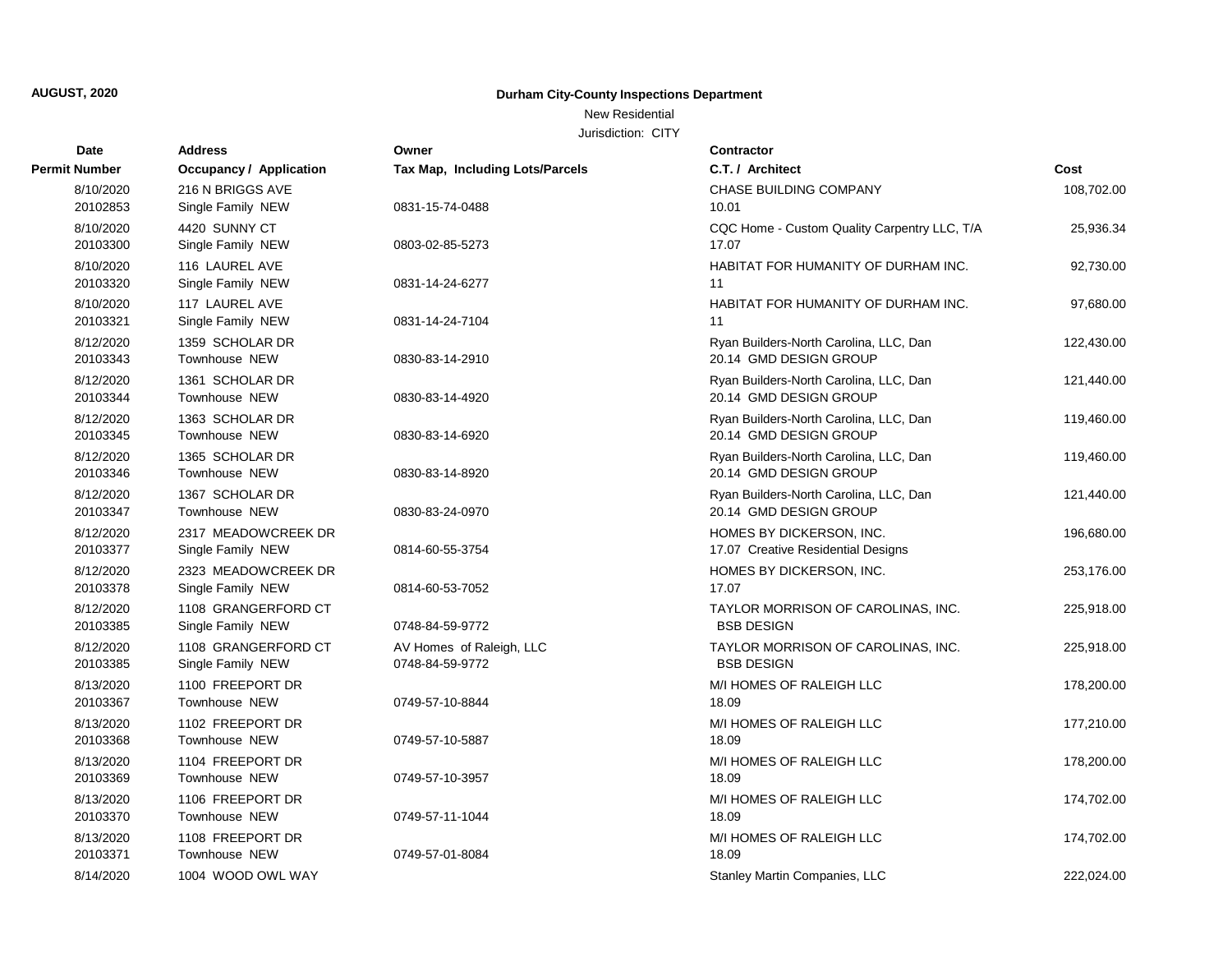New Residential

| Date                  | <b>Address</b>                           | Owner                           | Contractor                                               |            |
|-----------------------|------------------------------------------|---------------------------------|----------------------------------------------------------|------------|
| <b>Permit Number</b>  | <b>Occupancy / Application</b>           | Tax Map, Including Lots/Parcels | C.T. / Architect                                         | Cost       |
| 20103205              | Single Family NEW                        | 0800-68-58-0659                 | 20.17                                                    |            |
| 8/14/2020<br>20103363 | 1411 CHEROB LN<br>Single Family NEW      | 0717-97-39-5642                 | EPCON COMMUNITIES CAROLINAS LLC<br>James Wentling        | 216,193.00 |
| 8/14/2020<br>20103364 | 1414 MARTRY RD<br>Single Family NEW      | 0717-87-76-4312                 | EPCON COMMUNITIES CAROLINAS LLC<br>James Wentling        | 230,802.00 |
| 8/14/2020<br>20103365 | 1417 CHEROB LN<br>Single Family NEW      | 0717-97-38-6737                 | EPCON COMMUNITIES CAROLINAS LLC<br>20.20 James Wentling  | 171,204.00 |
| 8/14/2020<br>20103409 | 1008 HOLLIS CIR<br>Single Family NEW     | 0749-93-65-7376                 | Pulte Home Company, LLC<br>18.05                         | 246,906.00 |
| 8/14/2020<br>20103449 | 1108 FELMAN RD<br>Townhouse NEW          | 0758-37-67-0754                 | Pulte Home Company, LLC<br>20.28                         | 160,116.00 |
| 8/14/2020<br>20103450 | 1110 FELMAN RD<br>Townhouse NEW          | 0758-37-68-1100                 | Pulte Home Company, LLC<br>20.28                         | 147,444.00 |
| 8/14/2020<br>20103451 | 1112 FELMAN RD<br>Townhouse NEW          | 0758-37-68-1423                 | Pulte Home Company, LLC<br>20.28                         | 160,000.00 |
| 8/18/2020<br>20103366 | 1453 CHEROB LN<br>Single Family NEW      | 0717-97-05-0042                 | EPCON COMMUNITIES CAROLINAS LLC<br>20.20 James Wentling  | 250,734.00 |
| 8/18/2020<br>20103179 | 119 VELTEN RIDGE DR<br>Single Family NEW | 0729-94-29-0366                 | Lennar Carolinas, LLC<br>20.25                           | 161,370.00 |
| 8/18/2020<br>20103180 | 123 VELTEN RIDGE DR<br>Single Family NEW | 0729-94-29-8163                 | Lennar Carolinas, LLC<br>20.25                           | 154,770.00 |
| 8/18/2020<br>20103182 | 1115 SWEET CREAM CT<br>Single Family NEW | 0851-28-74-7317                 | Lennar Carolinas, LLC<br>18.06                           | 175,164.00 |
| 8/18/2020<br>20103186 | 128 SILVER FIR LN<br>Single Family NEW   | 0729-95-20-4641                 | Lennar Carolinas, LLC<br>20.25                           | 152,064.00 |
| 8/18/2020<br>20103187 | 132 SILVER FIR LN<br>Single Family NEW   | 0729-95-30-2316                 | Lennar Carolinas, LLC<br>20.25                           | 175,164.00 |
| 8/18/2020<br>20103235 | 1214 BALLERINA LN<br>Single Family NEW   | 0769-01-18-8579                 | Lennar Carolinas, LLC<br>19                              | 151,536.00 |
| 8/18/2020<br>20103352 | 2828 BEECHWOOD DR<br>Single Family NEW   | 0820-44-60-3755                 | Tobin Construction Company, LLC<br>Southern Home Designs | 112,728.00 |
| 8/18/2020<br>20103386 | 112 OVERWOODS CT<br>Single Family NEW    | 0833-01-49-9504                 | Ryan Homes and/or NV Homes NVR, Inc., T/A<br>17.09       | 159,984.00 |
| 8/18/2020<br>20103388 | 106 OVERWOODS CT<br>Single Family NEW    | 0833-01-49-8402                 | Ryan Homes and/or NV Homes NVR, Inc., T/A<br>17.09       | 233,904.00 |
| 8/18/2020<br>20103402 | 1305 BRIDGEWATER DR<br>Single Family NEW | 0833-01-49-7352                 | Ryan Homes and/or NV Homes NVR, Inc., T/A<br>17.09       | 233,904.00 |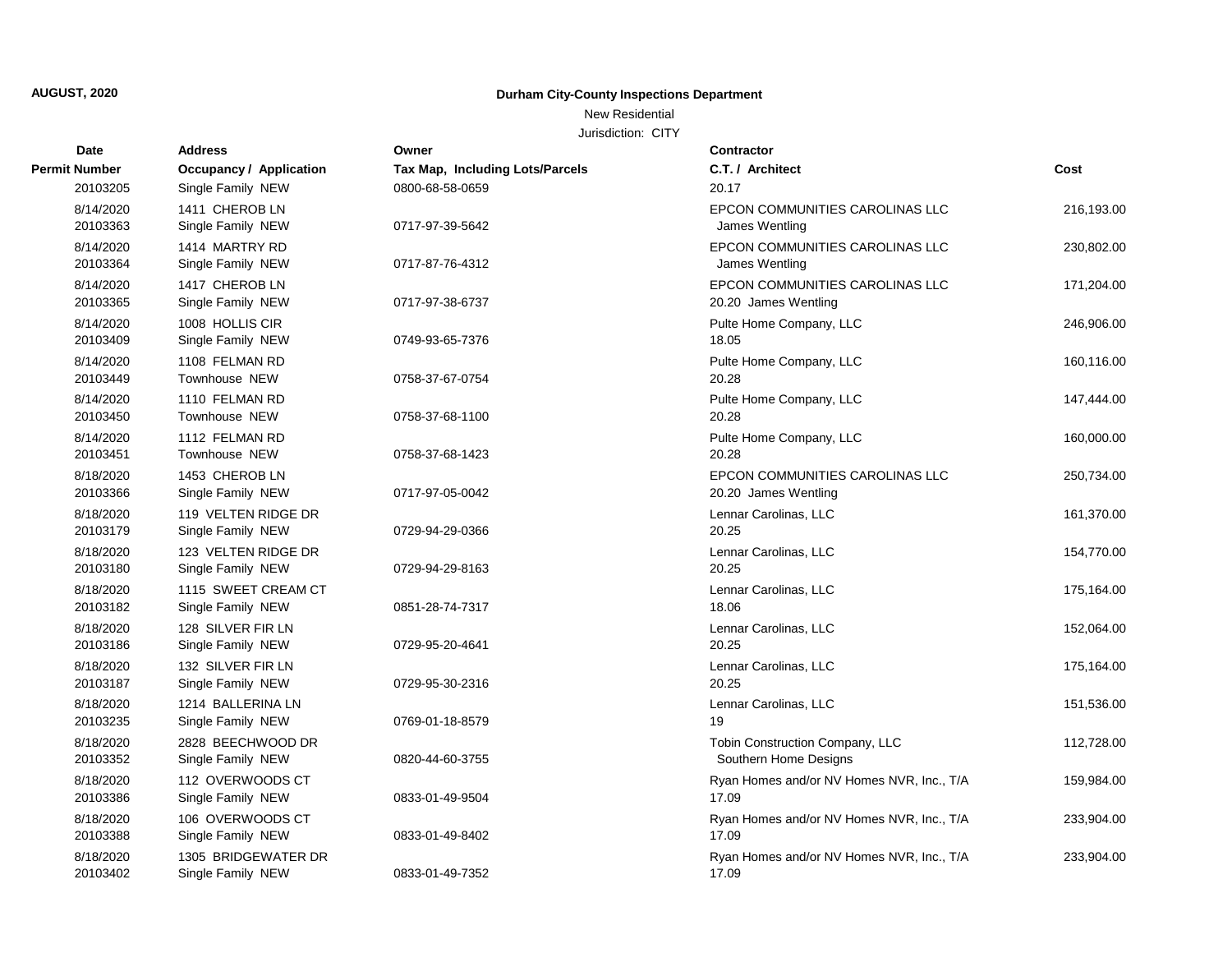New Residential

| Date                  | Address                        | Owner                           | <b>Contractor</b>                         |              |
|-----------------------|--------------------------------|---------------------------------|-------------------------------------------|--------------|
| <b>Permit Number</b>  | Occupancy / Application        | Tax Map, Including Lots/Parcels | C.T. / Architect                          | Cost         |
| 8/18/2020             | 5329 FAULKNER ST               |                                 | Pulte Home Company, LLC                   | 156,486.00   |
| 20103432              | Townhouse NEW                  | 0747-25-68-2943                 | 20.28                                     |              |
| 8/18/2020             | 5331 FAULKNER ST               |                                 | Pulte Home Company, LLC                   | 150,000.00   |
| 20103433              | Townhouse NEW                  | 0747-25-68-0647                 | 20.28                                     |              |
| 8/18/2020             | 5333 FAULKNER ST               |                                 | Pulte Home Company, LLC                   | 150,000.00   |
| 20103434              | Townhouse NEW                  | 0747-25-58-8475                 | 20.28                                     |              |
| 8/18/2020             | 5335 FAULKNER ST               |                                 | Pulte Home Company, LLC                   | 156,486.00   |
| 20103435              | Townhouse NEW                  | 0747-25-58-6166                 | 20.28                                     |              |
| 8/20/2020             | 213 NORTHWOOD CIR              |                                 | SCHREIBER CONSTRUCTION                    | 131,604.00   |
| 20103078              | Single Family NEW              | 0831-05-09-4910                 | 8.02                                      |              |
| 8/20/2020             | 1213 RESTORATION DR            |                                 | EPCON COMMUNITIES CAROLINAS LLC           | 313,500.00   |
| 20103405              | Single Family NEW              | 0769-54-08-6812                 | 19.00                                     |              |
| 8/20/2020             | 1208 GARDENGATE DR             |                                 | EPCON COMMUNITIES CAROLINAS LLC           | 313,500.00   |
| 20103412              | Single Family NEW              | 0769-55-12-9623                 | 19.00                                     |              |
| 8/20/2020             | 1003 ISLIP PL                  |                                 | M/I HOMES OF RALEIGH LLC                  | 179,190.00   |
| 20103461              | Townhouse NEW                  | 0749-56-28-1700                 | 18.09                                     |              |
| 8/20/2020<br>20103462 | 1005 ISLIP PL<br>Townhouse NEW |                                 | M/I HOMES OF RALEIGH LLC<br>18.09         | 177,210.00   |
|                       |                                | 0749-56-18-9532                 |                                           |              |
| 8/20/2020<br>20103463 | 1007 ISLIP PL<br>Townhouse NEW | 0749-56-18-7377                 | M/I HOMES OF RALEIGH LLC<br>18.09         | 178,068.00   |
| 8/20/2020             | 1009 ISLIP PL                  |                                 | M/I HOMES OF RALEIGH LLC                  | 178,068.00   |
| 20103464              | Townhouse NEW                  | 0749-56-18-5290                 | 18.09                                     |              |
| 8/20/2020             | 1215 UNDERBRUSH DR             |                                 | D.R. Horton, Inc., T/A Emerald Homes      | 199,254.00   |
| 20103479              | Single Family NEW              | 0860-14-96-5846                 | 18.08                                     |              |
| 8/20/2020             | 1219 UNDERBRUSH DR             |                                 | D.R. Horton, Inc., T/A Emerald Homes      | 197,472.00   |
| 20103480              | Single Family NEW              | 0860-24-07-0104                 | 18.08                                     |              |
| 8/20/2020             | 1106 BENT WILLOW DR            |                                 | Ryan Homes and/or NV Homes NVR, Inc., T/A | 123,024.00   |
| 20103536              | Single Family NEW              | 0834-01-40-2020                 | 17.09                                     |              |
| 8/20/2020             | 105 HIGHCREEK DR               |                                 | Ryan Homes and/or NV Homes NVR, Inc., T/A | 123,024.00   |
| 20103571              | Single Family NEW              | 0834-03-40-2268                 | 17.09                                     |              |
| 8/24/2020             | 1514 PINECREST RD              |                                 | BUILDERS UNLIMITED, INC.                  | 2,051,977.00 |
| 20100892              | Single Family NEW              | 0811-15-64-6114                 | 6                                         |              |
| 8/24/2020             | 2 BITTERN LN                   |                                 | WALLACE, B. DESIGN & CONSTRUCTION         | 259,116.00   |
| 20103361              | Single Family NEW              | 0800-59-14-6235                 | 20.17 B. Wallace Design & Construction    |              |
| 8/24/2020             | 1002 UNDERBRUSH DR             |                                 | D.R. Horton, Inc., T/A Emerald Homes      | 198,990.00   |
| 20103477              | Single Family NEW              | 0860-14-47-1556                 | 18.08                                     |              |
| 8/24/2020             | 1011 UNDERBRUSH DR             |                                 | D.R. Horton, Inc., T/A Emerald Homes      | 150,348.00   |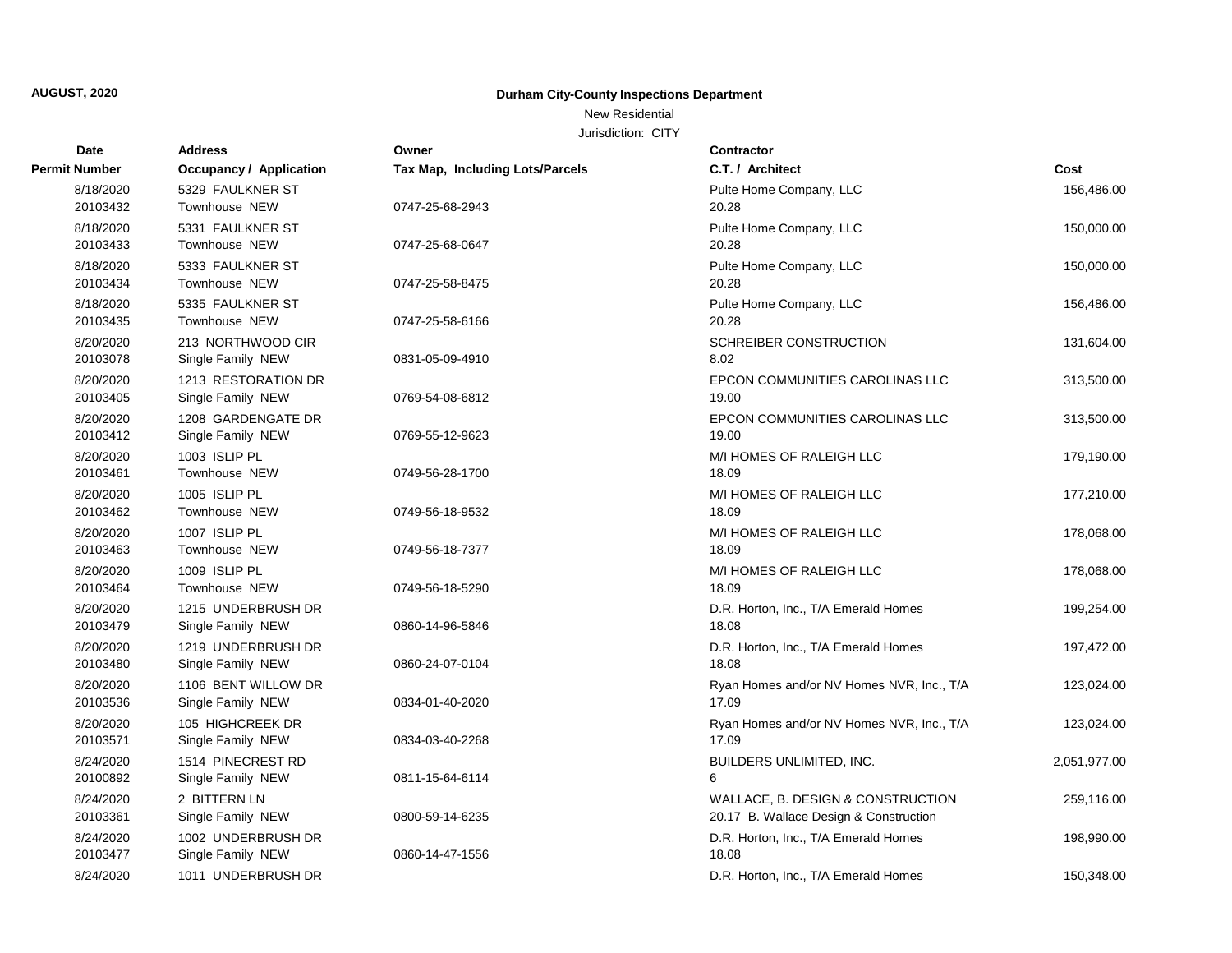New Residential

| <b>Date</b>           | <b>Address</b>                              | Owner                                  | Contractor                                                                    |            |
|-----------------------|---------------------------------------------|----------------------------------------|-------------------------------------------------------------------------------|------------|
| <b>Permit Number</b>  | Occupancy / Application                     | <b>Tax Map, Including Lots/Parcels</b> | C.T. / Architect                                                              | Cost       |
| 20103478              | Single Family NEW                           | 0860-14-57-9087                        | 18.08                                                                         |            |
| 8/24/2020<br>20103481 | 1223 UNDERBRUSH DR<br>Single Family NEW     | 0860-24-07-4377                        | D.R. Horton, Inc., T/A Emerald Homes<br>18.08                                 | 199,254.00 |
| 8/24/2020<br>20103485 | 2232 MEADOWCREEK DR<br>Single Family NEW    | 0814-60-30-9758                        | HOMES BY DICKERSON, INC.<br>17.07                                             | 304,300.00 |
| 8/24/2020<br>20103487 | 1020 UNBRIDLED ST<br>Single Family NEW      | 0717-88-72-7475                        | EPCON COMMUNITIES CAROLINAS LLC<br>20.20                                      | 175,758.00 |
| 8/24/2020<br>20103488 | 812 BELVIN AVE<br>Single Family NEW         | 0833-18-41-7598                        | Gitto Enterprises Inc.<br>17.09                                               | 112,134.00 |
| 8/24/2020<br>20103521 | 205 BARNHILL ST<br>Single Family NEW        | 0820-10-35-7072                        | Durham Building Company, LLC<br>20.09                                         | 139,057.00 |
| 8/24/2020<br>20103533 | 108 OVERWOODS CT<br>Single Family NEW       | 0833-01-49-8466                        | Ryan Homes and/or NV Homes NVR, Inc., T/A<br>17.09                            | 233,904.00 |
| 8/24/2020<br>20103534 | 1216 BALLERINA LN<br>Single Family NEW      | 0769-01-18-9603                        | Lennar Carolinas, LLC<br>19                                                   | 169,554.00 |
| 8/24/2020<br>20103535 | 1219 BALLERINA LN<br>Single Family NEW      | 0769-01-18-7795                        | Lennar Carolinas, LLC<br>19                                                   | 143,616.00 |
| 8/24/2020<br>20103541 | 1311 BRIDGEWATER DR<br>Single Family NEW    | 0833-01-49-7142                        | Ryan Homes and/or NV Homes NVR, Inc., T/A<br>17.09                            | 205,854.00 |
| 8/24/2020<br>20103542 | 121 VELTEN RIDGE DR<br>Single Family NEW    | 0729-94-29-4149                        | Lennar Carolinas, LLC<br>20.25                                                | 168,564.00 |
| 8/24/2020<br>20103543 | 125 VELTEN RIDGE DR<br>Single Family NEW    | 0729-94-39-2165                        | Lennar Carolinas, LLC<br>20.25                                                | 154,770.00 |
| 8/24/2020<br>20103550 | 1022 CHARISMATIC DR<br>Single Family NEW    | 0717-87-89-5688                        | EPCON COMMUNITIES CAROLINAS LLC<br>20.20                                      | 159,588.00 |
| 8/24/2020<br>20103582 | 127 VELTEN RIDGE DR<br>Single Family NEW    | 0729-94-39-6153                        | Lennar Carolinas, LLC<br>20.25                                                | 175,164.00 |
| 8/25/2020<br>20103507 | 455 BRIER SUMMIT PL<br>Townhouse NEW        | 0758-28-66-4310                        | Ryan Homes and/or NV Homes NVR, Inc., T/A<br>20.28 NVR Architectural Services | 139,194.00 |
| 8/25/2020<br>20103508 | 457 BRIER SUMMIT PL<br><b>Townhouse NEW</b> | 0758-28-66-4593                        | Ryan Homes and/or NV Homes NVR, Inc., T/A<br>20.28 NVR Architectural Services | 124,476.00 |
| 8/25/2020<br>20103509 | 459 BRIER SUMMIT PL<br>Townhouse NEW        | 0758-28-66-5762                        | Ryan Homes and/or NV Homes NVR, Inc., T/A<br>20.28 NVR Architectural Services | 140,052.00 |
| 8/25/2020<br>20103510 | <b>461 BRIER SUMMIT PL</b><br>Townhouse NEW | 0758-28-66-6931                        | Ryan Homes and/or NV Homes NVR, Inc., T/A<br>20.28 NVR Architectural Services | 124,476.00 |
| 8/25/2020<br>20103511 | 463 BRIER SUMMIT PL<br>Townhouse NEW        | 0758-28-67-7009                        | Ryan Homes and/or NV Homes NVR, Inc., T/A<br>20.28 NVR Architectural Services | 124,476.00 |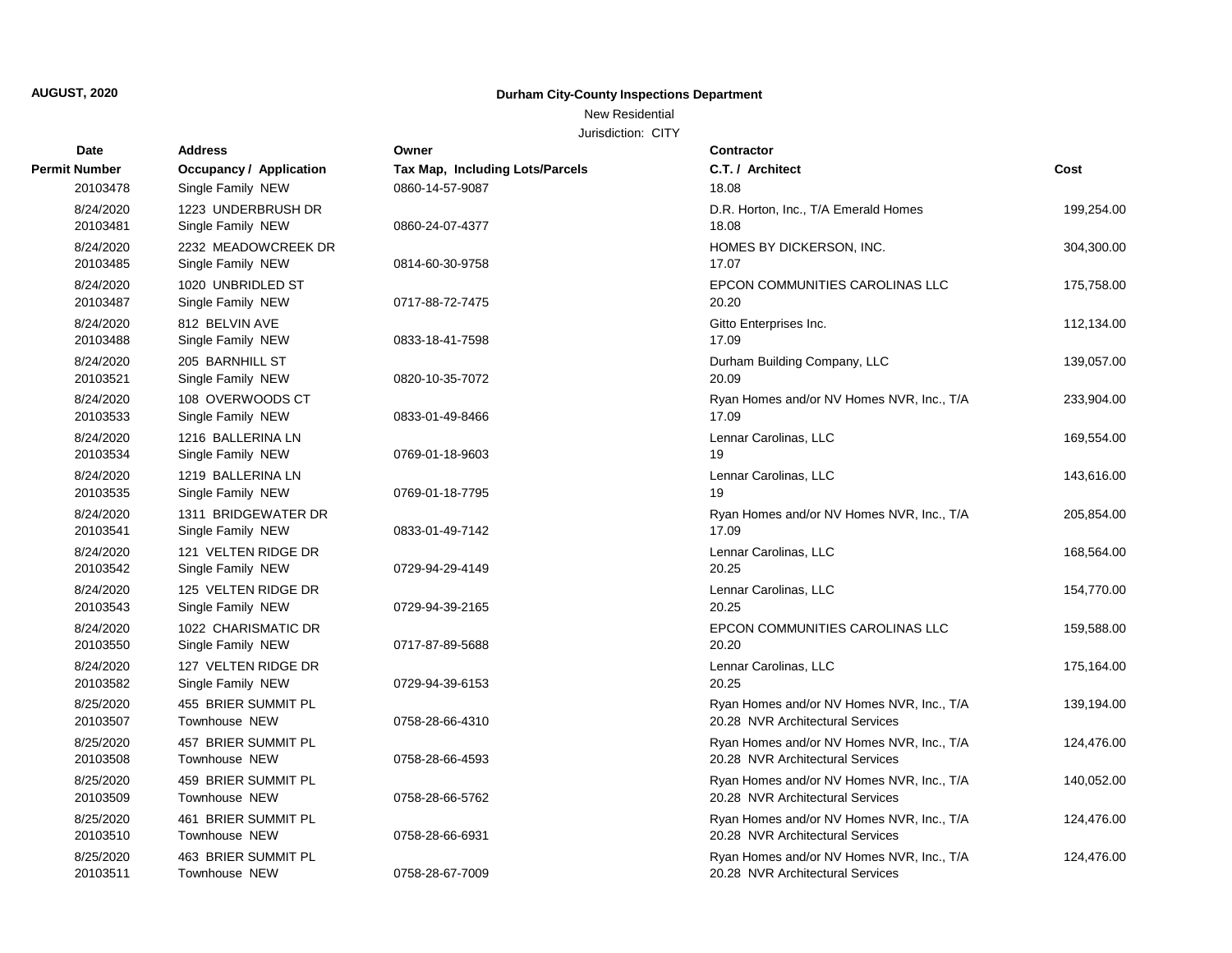New Residential

| <b>Address</b>          | Owner                                  | Contractor                                |                                                                                        |
|-------------------------|----------------------------------------|-------------------------------------------|----------------------------------------------------------------------------------------|
| Occupancy / Application | <b>Tax Map, Including Lots/Parcels</b> | C.T. / Architect                          | Cost                                                                                   |
| 465 BRIER SUMMIT PL     |                                        | Ryan Homes and/or NV Homes NVR, Inc., T/A | 123,684.00                                                                             |
|                         |                                        |                                           |                                                                                        |
| 451 BRIER SUMMIT PL     |                                        | Ryan Homes and/or NV Homes NVR, Inc., T/A | 139,194.00                                                                             |
|                         |                                        |                                           |                                                                                        |
| 449 BRIER SUMMIT PL     |                                        | Ryan Homes and/or NV Homes NVR, Inc., T/A | 140,052.00                                                                             |
| Townhouse NEW           | 0758-28-65-2821                        | 20.28                                     |                                                                                        |
| 447 BRIER SUMMIT PL     |                                        | Ryan Homes and/or NV Homes NVR, Inc., T/A | 124,476.00                                                                             |
| Townhouse NEW           | 0758-28-65-1652                        | 20.28                                     |                                                                                        |
| 445 BRIER SUMMIT PL     |                                        | Ryan Homes and/or NV Homes NVR, Inc., T/A | 140,052.00                                                                             |
| Townhouse NEW           | 0758-28-65-0483                        | 20.28                                     |                                                                                        |
| 443 BRIER SUMMIT PL     |                                        | Ryan Homes and/or NV Homes NVR, Inc., T/A | 124,476.00                                                                             |
| Townhouse NEW           | 0758-28-65-0215                        | 20.28                                     |                                                                                        |
| 441 BRIER SUMMIT PL     |                                        | Ryan Homes and/or NV Homes NVR, Inc., T/A | 139,194.00                                                                             |
| Townhouse NEW           | 0758-28-55-9033                        | 20.28                                     |                                                                                        |
| 214 EDDY TRL            |                                        | Ryan Builders-North Carolina, LLC, Dan    | 122,628.00                                                                             |
| Townhouse NEW           | 0830-83-22-8352                        | 20.27                                     |                                                                                        |
| 216 EDDY TRL            |                                        | Ryan Builders-North Carolina, LLC, Dan    | 125,202.00                                                                             |
| Townhouse NEW           | 0830-83-22-9512                        | 20.27                                     |                                                                                        |
| 218 EDDY TRL            |                                        | Ryan Builders-North Carolina, LLC, Dan    | 126,456.00                                                                             |
| Townhouse NEW           | 0830-83-22-9771                        | 20.27                                     |                                                                                        |
| 220 EDDY TRL            |                                        | Ryan Builders-North Carolina, LLC, Dan    | 125,202.00                                                                             |
| Townhouse NEW           | 0830-83-32-0931                        | 20.27                                     |                                                                                        |
| 3811 BOOKER AVE         |                                        | <b>MARTIN MARIN ARROYO</b>                | 184,932.00                                                                             |
| Single Family NEW       | 0820-20-71-8348                        | 20.10                                     |                                                                                        |
| 114 LAUREL AVE          |                                        | HABITAT FOR HUMANITY OF DURHAM INC.       | 93,720.00                                                                              |
| Single Family NEW       | 0831-14-24-7330                        | 11                                        |                                                                                        |
| 1433 ACADIA ST          |                                        | <b>BH Renovations LLC</b>                 | 361,000.00                                                                             |
| Single Family NEW       | 0832-13-13-0955                        | 02.00                                     |                                                                                        |
| 400 BRIER SUMMIT PL     |                                        | Ryan Homes and/or NV Homes NVR, Inc., T/A | 179,982.00                                                                             |
| Townhouse NEW           | 0758-28-51-9571                        | 20.28                                     |                                                                                        |
| 402 BRIER SUMMIT PL     |                                        |                                           | 181,896.00                                                                             |
| Townhouse NEW           | 0758-28-61-0766                        | 20.28                                     |                                                                                        |
| 404 BRIER SUMMIT PL     |                                        | Ryan Homes and/or NV Homes NVR, Inc., T/A | 180,840.00                                                                             |
| Townhouse NEW           | 0758-28-61-1947                        | 20.28                                     |                                                                                        |
| 406 BRIER SUMMIT PL     |                                        | Ryan Homes and/or NV Homes NVR, Inc., T/A | 153,582.00                                                                             |
| Townhouse NEW           | 0758-28-62-2242                        | 20.28                                     |                                                                                        |
| 1110 SWEET CREAM CT     |                                        | Lennar Carolinas, LLC                     | 161.370.00                                                                             |
|                         | Townhouse NEW<br>Townhouse NEW         | 0758-28-67-7382<br>0758-28-66-3014        | 20.28 NVR Architectural Services<br>20.28<br>Ryan Homes and/or NV Homes NVR, Inc., T/A |